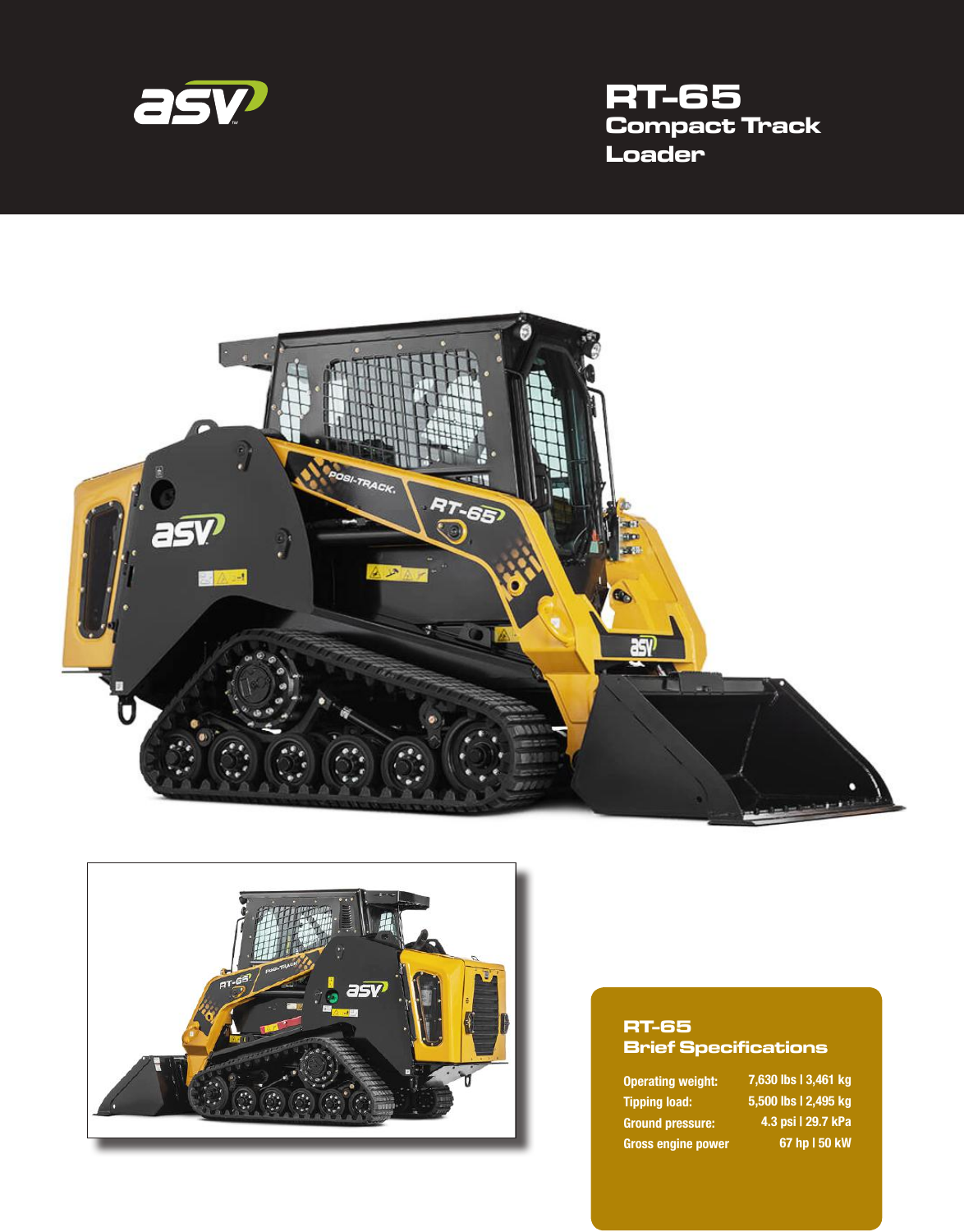# **SPECIFICATIONS**

# **RT-65**

### OPERATING SPECIFICATIONS AUX. HYDRAULIC SYSTEM

| Loader arms                             | Radial              |
|-----------------------------------------|---------------------|
| Operating weight                        | 7630 lbs   3461 kg  |
| Shipping weight                         | 6938 lbs   3147 kg  |
| Ground pressure @ operating weight      | 4.3 psi   29.7 kPa  |
| Rated operating capacity,               |                     |
| 35% of tipping load                     | 1925 lbs   873 kg   |
| Operating capacity, 50% of tipping load | 2250 lbs   1247 kg  |
| <b>Tipping load</b>                     | 5500 lbs   2495 kg  |
| Travel speed, maximum                   | 10.6 mph   17.1 kph |
| <b>Attachments</b>                      | Variable            |

#### ENGINE

| <b>Type</b>                     | Diesel, 3-cylinder, turbocharged, after-cooled |
|---------------------------------|------------------------------------------------|
| Model                           | Deutz TCD 2.2 T4                               |
| <b>Displacement</b>             | $134 \text{ in}^3$   2.2                       |
| Gross power rating $@$ 2800 rpm | 67 hp   50 kW                                  |
| Torque, peak                    | 184.4 ft-lb   250 Nm                           |
| Cooling system                  | Engine-driven fan and coolant/                 |
|                                 | anti-freeze-filled radiator                    |
| Intake air cleaner              | Dual stage                                     |
| Emission controls               | Meets all U.S. EPA Tier 4 final<br>standards   |

## UNDERCARRIAGE

| Track type                                             | General purpose track constructed of rubber<br>compound with embedded co-polymer cords<br>and all-purpose treads. Single row of track drive<br>lugs molded in. Turf track with smooth tread<br>available as an option. |
|--------------------------------------------------------|------------------------------------------------------------------------------------------------------------------------------------------------------------------------------------------------------------------------|
| Track width                                            | 15 in 1381 mm                                                                                                                                                                                                          |
| Length of track on ground                              | 59 in 11499 mm                                                                                                                                                                                                         |
| Ground contact area                                    | 1770 in <sup>2</sup>   1.14 m <sup>2</sup>                                                                                                                                                                             |
| Drive system                                           | Two hydrostatic direct drive sprockets<br>controlled by a single joystick                                                                                                                                              |
| Track drive sprocket                                   | Elevated with low friction, replaceable<br>sprocket rollers                                                                                                                                                            |
| Undercarriage suspension                               | Two independent torsion axles per<br>undercarriage                                                                                                                                                                     |
| Roller wheels                                          | 12 high-density polyurethane and rubber<br>wheels per track<br>Wheels include sealed bearings                                                                                                                          |
| Roller wheel diameter:<br>Front wheels<br>Other wheels | 14 in 1365 mm<br>10 in 1 254 mm                                                                                                                                                                                        |

| Pump capacity         | 27.4 gpm   103.7 lpm                                                              |
|-----------------------|-----------------------------------------------------------------------------------|
| System pressure, max. | 3300 psi   22753 kPa                                                              |
| Controls              | <b>Pilot Hydraulic Joystick Control</b><br>$(LH = speed/direction, RH = loader),$ |
|                       | <b>Work Port Relief</b>                                                           |
| Couplers              | Push-to-connect quick couplers mounted on<br>loader arms                          |
|                       | Pressure relief valve mounted to<br>coupler block                                 |
| Cooling system        | High-efficiency hydraulic oil cooler<br>beside (not stacked) engine radiator      |

## ELECTRICAL SYSTEM

| Nominal charge  | 12 V                                            |
|-----------------|-------------------------------------------------|
| Battery         | 800 CCA                                         |
| Charging system | 120 amp alternator                              |
| Outlets         | 1-12 V port inside operator station             |
| Wiring          | Pre-wired for all factory-available accessories |

### OPERATOR STATION

| Seat: Adjustable contour vinyl with built-in operator presence switch, lap |                                                                  |  |
|----------------------------------------------------------------------------|------------------------------------------------------------------|--|
| bar and $2$ in $151$ mm wide seat belt                                     |                                                                  |  |
| Loader control: Right-hand pilot hydraulic joystick controls loader lift/  |                                                                  |  |
|                                                                            | lower and tilt, plus intermittent control of auxiliary hydraulic |  |
| Drive control: Left-hand pilot hydraulic joystick controls machine speed   |                                                                  |  |
| and direction                                                              |                                                                  |  |
| Engine speed                                                               | Foot pedal & hand-operated throttle lever                        |  |
| Multifunctional display                                                    | Fuel, Tachometer, Trip Meter, Battery                            |  |
|                                                                            | Engine Temperature, Hour Meter,                                  |  |
|                                                                            | Hydraulic Temperature, Water Temperature,                        |  |
|                                                                            | Multiple Languages                                               |  |
| <b>ROPS</b>                                                                | Meets SAE J1040 MAY94, ISO 3471                                  |  |
| <b>FOPS</b>                                                                | Meets SAE J1043 SEPT87, ISO 3449                                 |  |
| Illumination                                                               | 2 - Fixed forward-facing halogen lights                          |  |
|                                                                            | 2 - Adjustable rear-facing halogen lights                        |  |
|                                                                            | 1 - Interior light                                               |  |
|                                                                            |                                                                  |  |
| Convenience                                                                | 12 V power port                                                  |  |
| Horn                                                                       |                                                                  |  |
| Backup alarm                                                               |                                                                  |  |

\* Machine tested with foundry bucket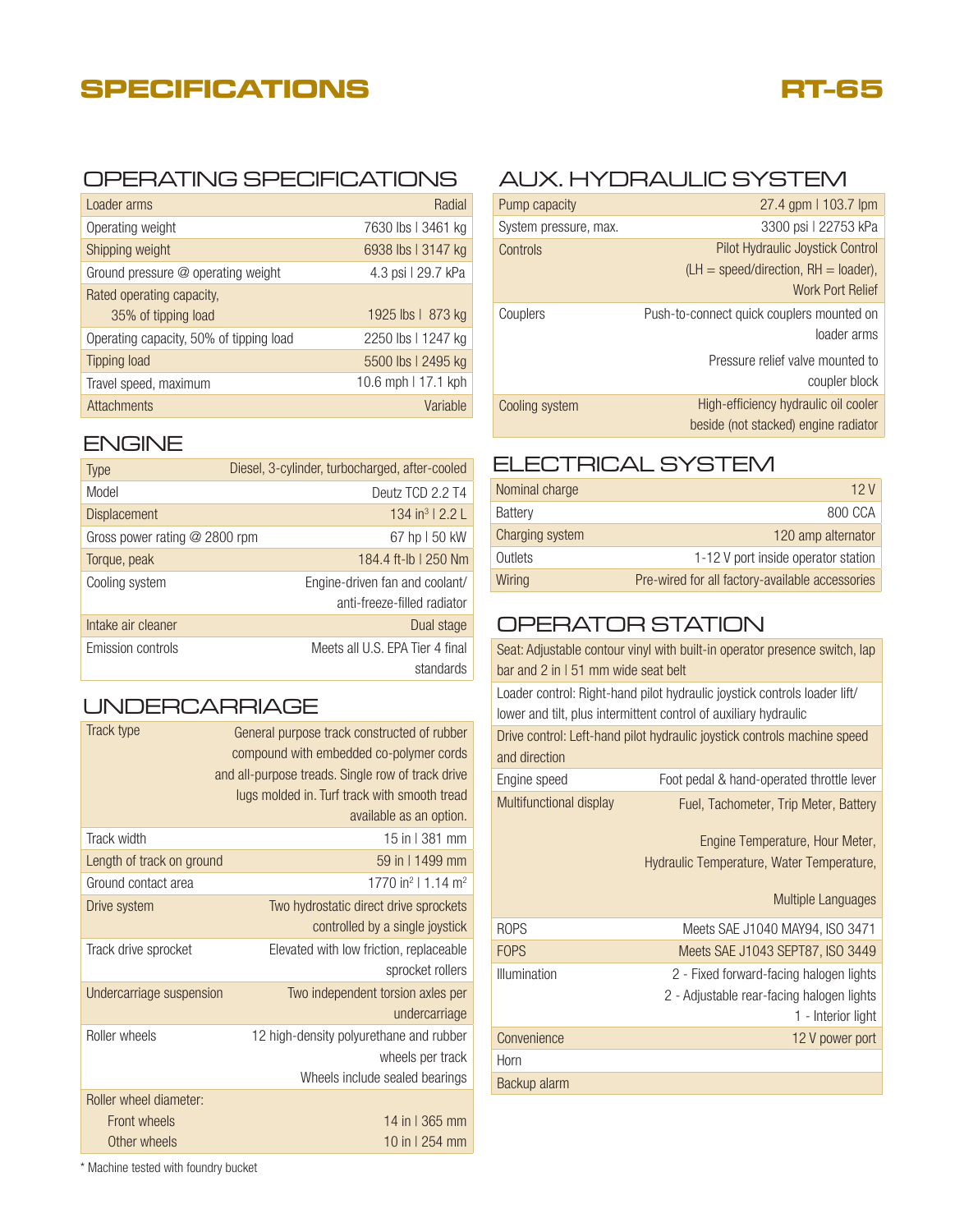

- A. Full Length: 141.5 in. I 3594 mm
- **B.** Arm-Up Height: 116.5 in. I 2959 mm
- **C.** Machine Height: 81.4 in. | 2067 mm
- D. Width: 66 in. I 1676 mm
- E. Ground Clearance: 13 in. I 330 mm